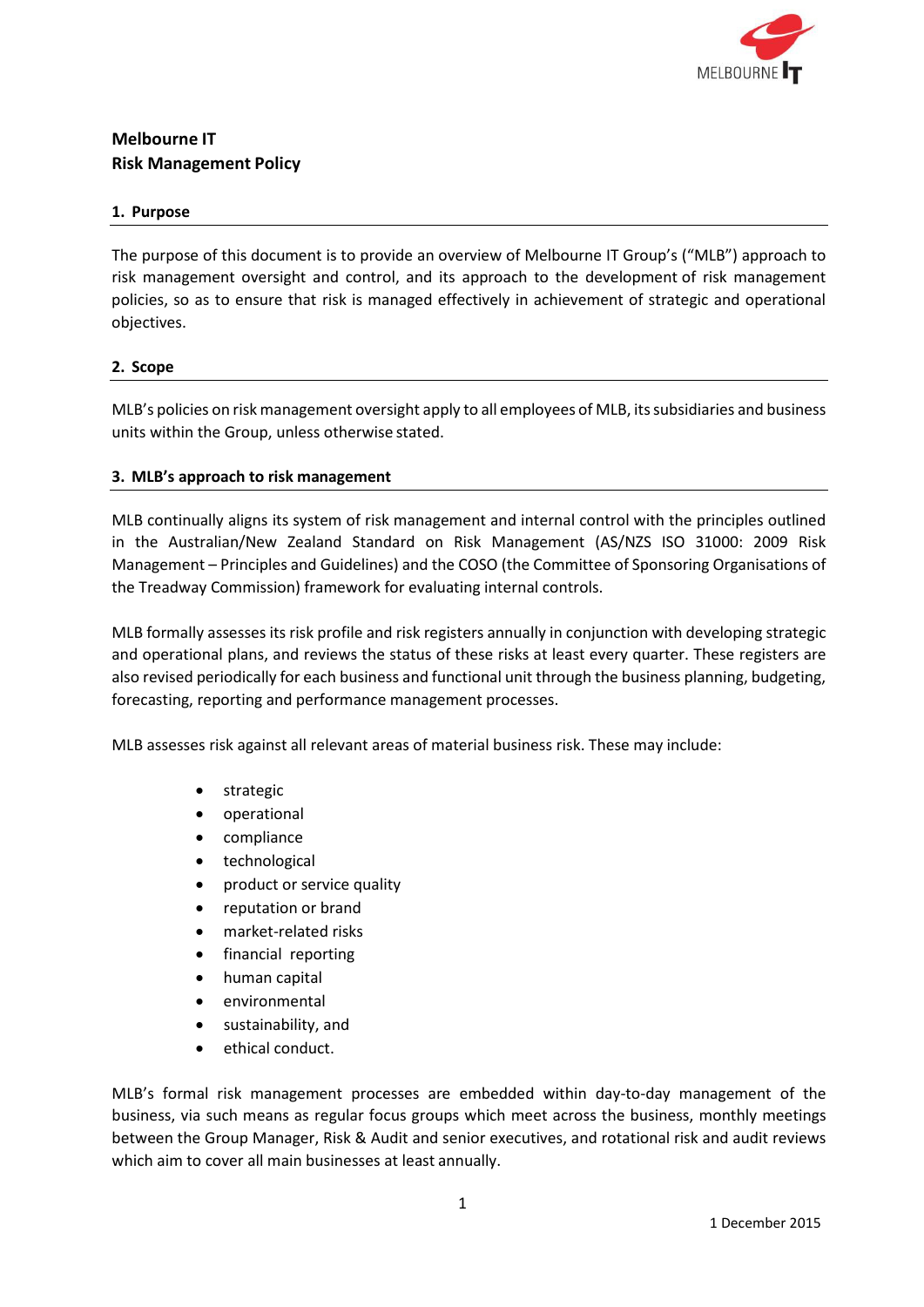

Through these activities, MLB is focused on embedding a risk-aware culture in all operations of MLB so that senior staff are aware of both the exposures and opportunities created by risk.

### **4. Risk Management – roles, responsibilities and reporting**

### *Board*

The Board is ultimately responsible for guiding and monitoring MLB on behalfof its shareholders. It sets the company's risk appetite and tolerance to ensure there is an appropriate balance between managing risk and capitalising on opportunity in striving to achieve organisational objectives.

One key function of the Board is to ensure that proper risk management systems and internal controls are in place, and that these systems are operating effectively. To fulfil this function, the Board delegates this responsibility to a sub-committee: the Audit and Risk Management Committee("ARMC").

## *Audit & Risk Management Committee (ARMC)*

In carrying its delegated responsibilities, the ARMC:

- Reviews the risk management policies together with processes and systems for managing risk and internal control to ensure they remain appropriate and effective;
- Ensures that an up to date risk register is maintained that appropriately describes the risks facing the organization;
- Ensures that an assurance program is in place that monitors the effectiveness of controls and processes managing the key risks facing the organisation; and
- Ensures that the Board receives reports whenever an area of material business risk or exposure is identified.

The ARMC also receives regular updates from the Group Manager, Risk & Audit on the progress of risk mitigation actions assigned to Executive management throughout the year.

Further duties of the ARMC are described in the Audit and Risk Management Charter

#### *Management*

Management are responsible for ensuring that risks in their areas of responsibility are identified, managed and reported upon, and for ensuring that a sustainable control environment is maintained and promoted.

Each Executive is required to review the effectiveness of therisk oversight and management processes relevant to the material risk issues affecting their business or functional unit.

#### *Group Manager, Risk and Audit*

The Group Manager, Risk & Audit is responsible for:

- the design and implementation of an effective and appropriate risk management framework;
- the execution of the annual risk oversight program;